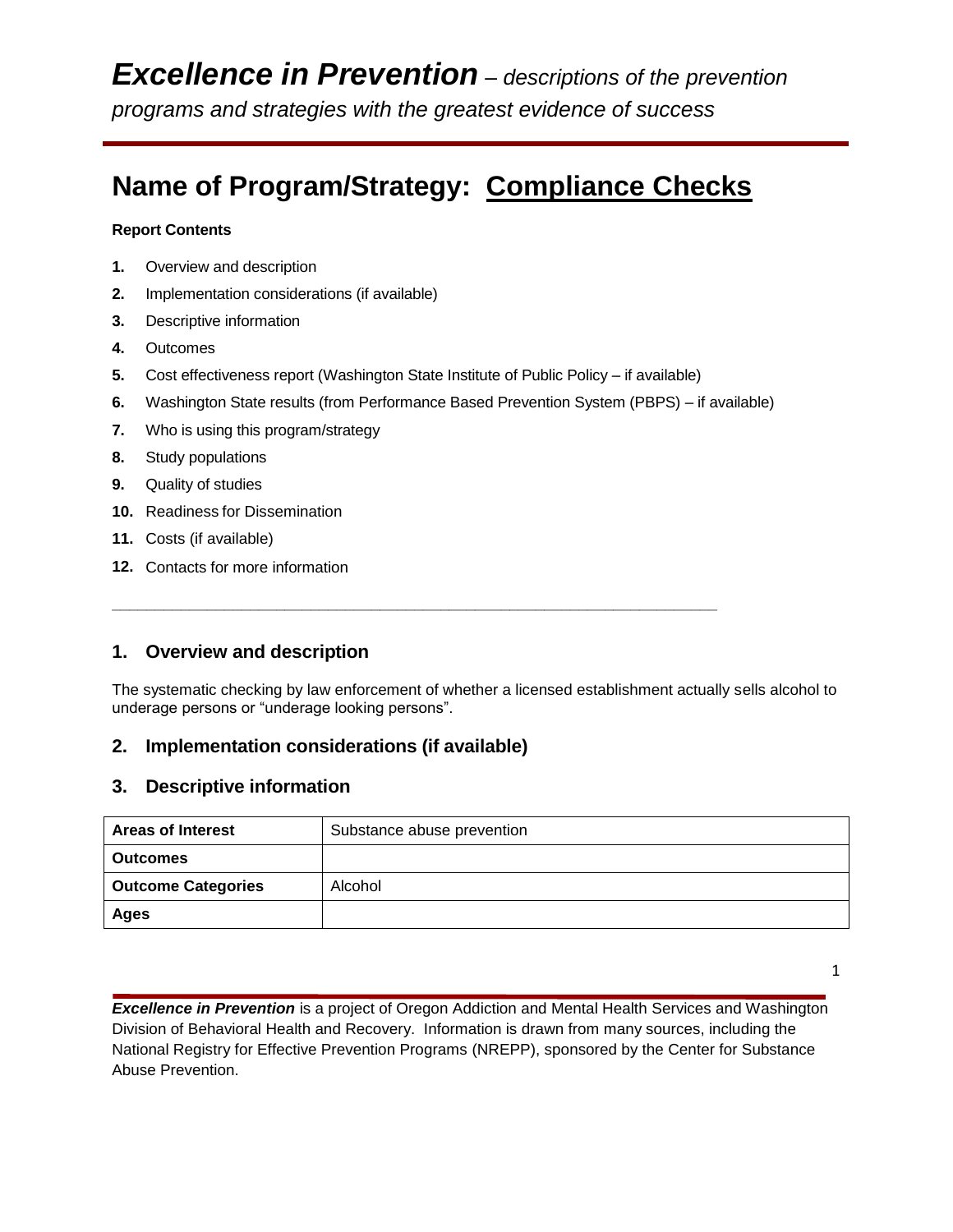# *Excellence in Prevention – descriptions of the prevention*

*programs and strategies with the greatest evidence of success*

| Gender                           | Male                             |  |
|----------------------------------|----------------------------------|--|
|                                  | Female                           |  |
| <b>Races/Ethnicities</b>         | American Indian or Alaska Native |  |
|                                  | Asian                            |  |
|                                  | <b>Black or African American</b> |  |
|                                  | Hispanic or Latino               |  |
|                                  | White                            |  |
|                                  | Race/ethnicity unspecified       |  |
| <b>Settings</b>                  |                                  |  |
| <b>Geographic Locations</b>      | Urban                            |  |
|                                  | Suburban                         |  |
|                                  | Rural and/or frontier            |  |
|                                  | Tribal                           |  |
| <b>Implementation History</b>    |                                  |  |
| <b>NIH Funding/CER Studies</b>   |                                  |  |
| <b>Adaptations</b>               |                                  |  |
| <b>Adverse Effects</b>           |                                  |  |
| <b>IOM Prevention Categories</b> | Universal                        |  |

## **4. Outcomes**

#### **Scientific Evidence**

Studies indicate regular compliance checks substantially reduce illegal alcohol sales (Grube, 1997b; Preusser et al., 1994), a result well established in literature on tobacco sales to teens (Difranza, Carlson, & Caisse, 1992; Hinds, 1992; Hoppock & Houston, 1990).

Studies of enforcement effects show that enforcement has reduced sales to youth (Preusser et al., 1994; Lewis et al., 1996; Scribner & Cohen, 2001).

There is some evidence that enforcement primarily affects the specific establishments targeted in compliance checks with limited diffusion and that any effects on sales may decay relatively quickly (Wagenaar et al., 2005b, 2005c).

Nationally, however, weak enforcement appears to be more the norm, with the result being that youth appear to have readily available access to alcohol ( Jones-Webb et al., 1997b; Radecki & Strohl, 1991; Wagenaar et al., 1993).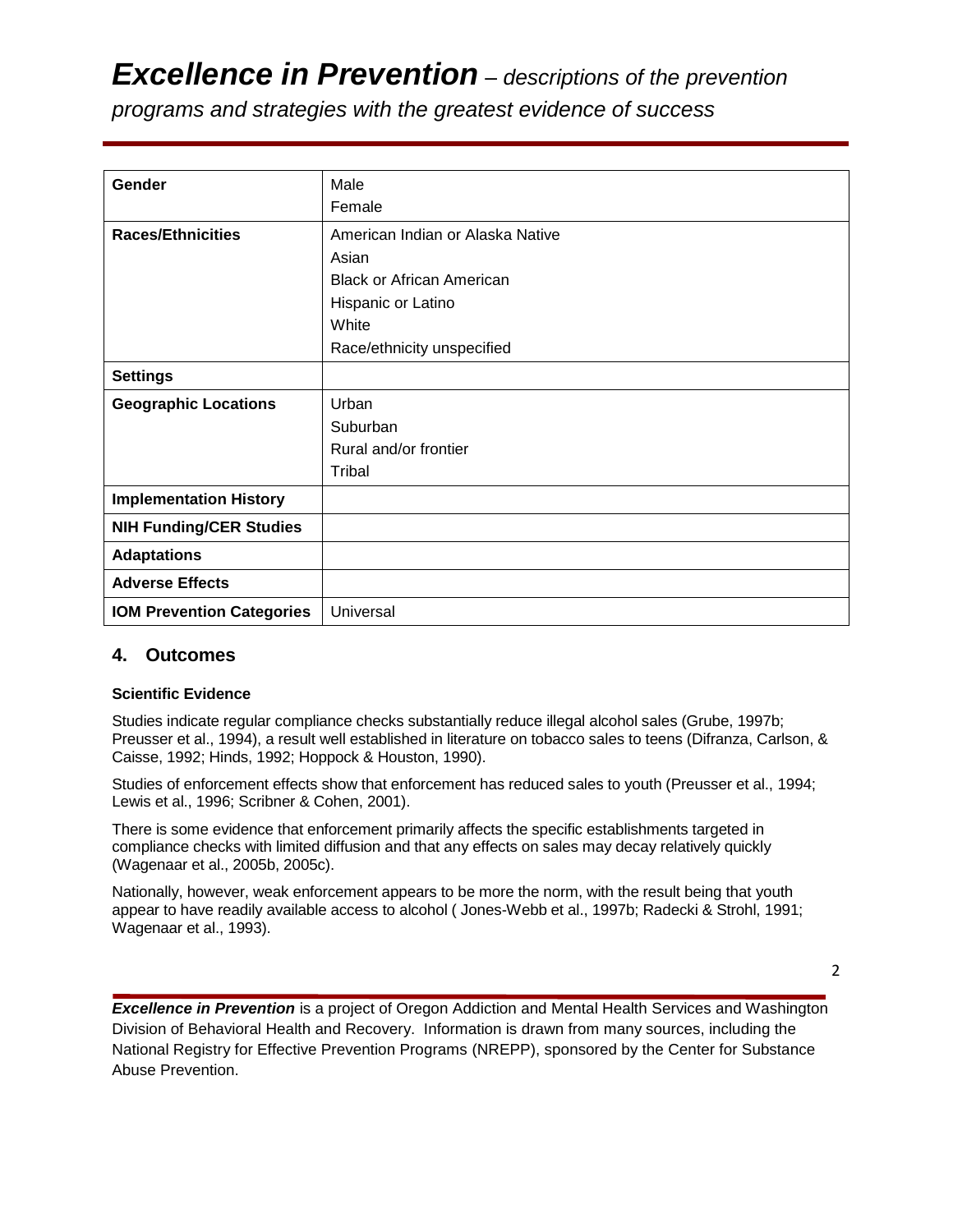# *Excellence in Prevention – descriptions of the prevention programs and strategies with the greatest evidence of success*

Forster et al. (1995) reported the results of an enforcement program conducted in 24 communities in Minnesota and Wisconsin. They found that buyers who were 21 years of age but looked underage were successful in buying alcohol about 50 percent of the time. Off-sale purchases were more successful if the clerks were male and the store was located in a residential area or mall. On-sale buys were more successful if the server looked under age 30, if the firm was a restaurant/bar combination as opposed to bar alone, and if warning signs were posted (likely because signs may have substituted for more substantive merchant educational programs).

Wagenaar and Wolfson (1994) found that, without adequate penalties, attempts to reduce underage retail sales were likely to be ineffective. Wagenaar and Wolfson (1994) reported that only 2 of every 1,000 occurrences of underage drinking resulted in arrest.

A recent study in Louisiana, (Cohen, Mason, & Scribner, 2002) used a repeated intervention design of a random sample of off sale alcohol outlets in New Orleans. The intervention was a compliance check carried out by the Louisiana Department of Beverage Control (ABC) and involved the use of "underage looking youth" who ranged from 17 to 22 to attempt to purchase alcohol in licensed outlets. At baseline on, 11.2 percent of outlets were compliant. Two months after the intervention, the level of compliance had increased to 39.9 percent. At 8 months after the intervention, there was a residual level of compliance even without any further media coverage.

### **5. Cost effectiveness report (Washington State Institute of Public Policy – if available)**

**6. Washington State results (from Performance Based Prevention System (PBPS) – if available)**

## **7. Who is using this program/strategy**

| <b>Washington Counties</b> | <b>Oregon Counties</b> |
|----------------------------|------------------------|
|                            |                        |

#### **8. Study populations**

## **9. Quality of studies**

The documents below were reviewed for Quality of Research. The research point of contact can provide information regarding the studies reviewed and the availability of additional materials, including those from more recent studies that may have been conducted.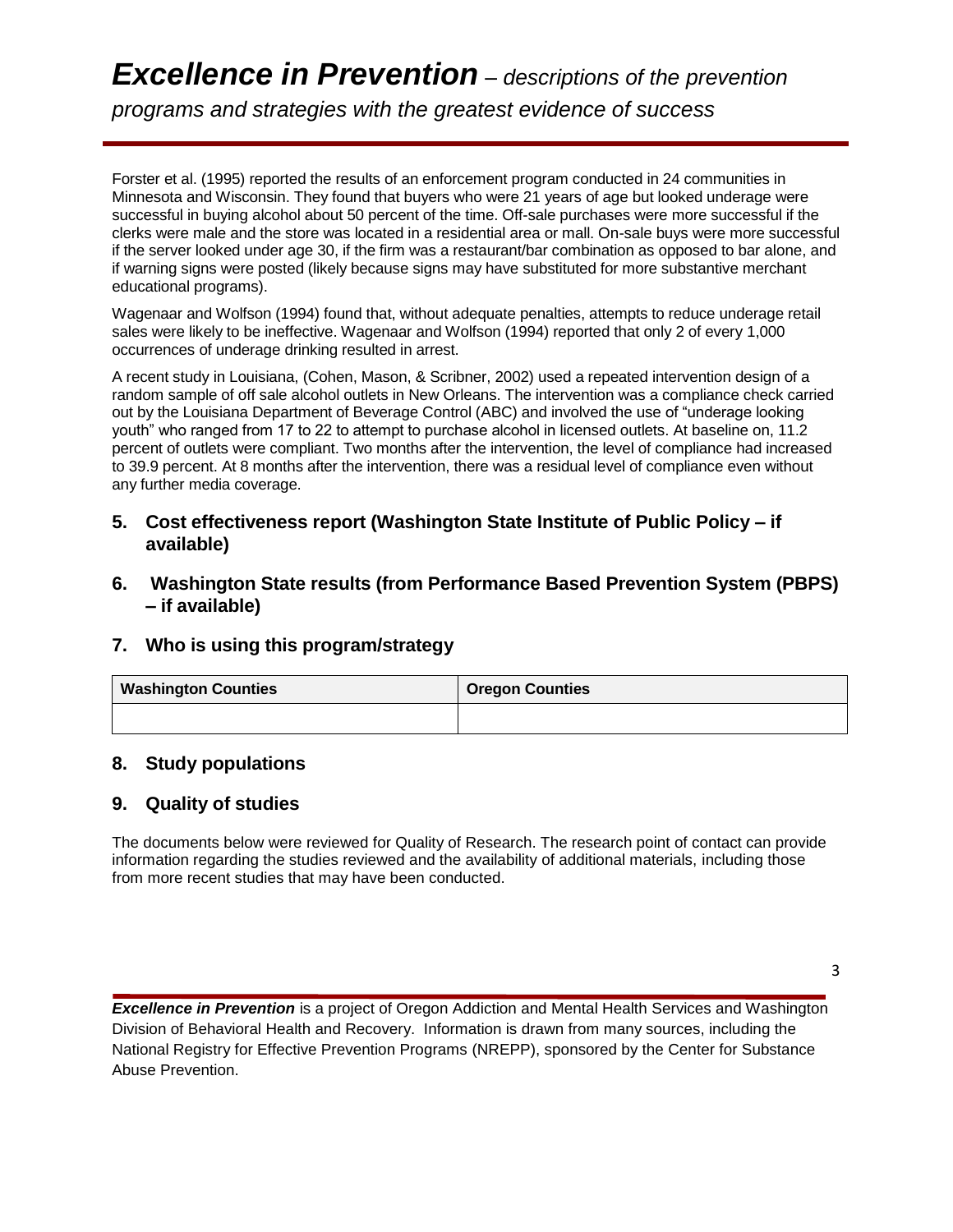*programs and strategies with the greatest evidence of success*

#### **References**

Cohen, D. A., Mason, K., & Scribner, R. (2002). The population consumption model, alcohol control policies, and alcohol-related traffic fatalities. Preventative Medicine, 34(2), 187-197.

Difranza, J. R., Carlson, R. P., & Caisse, R. E. (1992). Reducing youth access to tobacco. Tobacco Control, 1, 58.

Forster, J. L., Murray, D. M., Wolfson, M., & Wagenaar, A. (1995). Commercial availability of alcohol to young people: Results of alcohol purchase attempts. Preventative Medicine, 24, 324-347.

Grube, J. W. (1997b). Preventing sales of alcohol to minors: Results from a community trial. Addiction, 92(Supplement 2), S251-S260.

Hinds, M. W. (1992). Impact of a local ordinance banning tobacco sales to minors. Public Health Reports, 107, 355-358.

Hoppock, K. C., & Houston, T. P. (1990). Availability of tobacco products to minors. Journal of Family Practice, 30, 174-176.

Jones-Webb, R., Toomey, T. L., Short, B., Murray, D. M., Wagenaar, A., & Wolfson, M. (1997b). Relationship among alcohol availability, drinking location, alcohol consumption, and drinking problems in adolescents. Substance Use and Misuse, 32(10), 1261–1285.

Lewis, R. K., Paine-Andrews, A., Fawcett, S. B., Francisco, V. T., Richter, K. P., Copple, B., & Copple, J.E. (1996). Evaluating the effects of a community coalition's efforts to reduce illegal sales of alcohol and tobacco products to minors. Journal of Community Health, 21(6), 429-436.

Preusser, D. F., Williams, A. F., & Weinstein, H. B. (1994). Policing underage alcohol sales. Journal of Safety Research, 25, 127-133.

Radecki, T. E., & Strohl, J. (1991). Sales of alcohol to underage youth in 17 Midwest and Eastern states. Champaign, IL: Doctors and Lawyers for a Drug Free Youth.

Scribner, R. A., & Cohen, D. A. (2001). The effect of enforcement on merchant compliance with the minimum legal drinking age law. Journal of Drug Issues, 31, 857-866.

Wagenaar, A. C., Toomey, T. L., & Erickson, D. J. (2005b). Complying with the minimum drinking age: Effects of enforcement and training interventions. Alcoholism, Clinical and Experimental Research, 29(3), 255-262.

Wagenaar, A. C., Finnegan, J. R., Wolfson, M., Anstine, P. S., Williams, C. L., & Perry, C. L. (1993). Where and how adolescents obtain alcoholic beverages. Public Health Reports, 108(4), 459-464.

Wagenaar, A. C., Toomey, T. L., & Erickson, D. J. (2005c). Preventing youth access to alcohol: Outcomes from a multi-community time-series trial. Addiction, 100(3), 335-345.

Wagenaar, A., & Wolfson, M. (1994). Enforcement of the legal minimum drinking age. Journal of Public Health Policy, 15, 37-53.